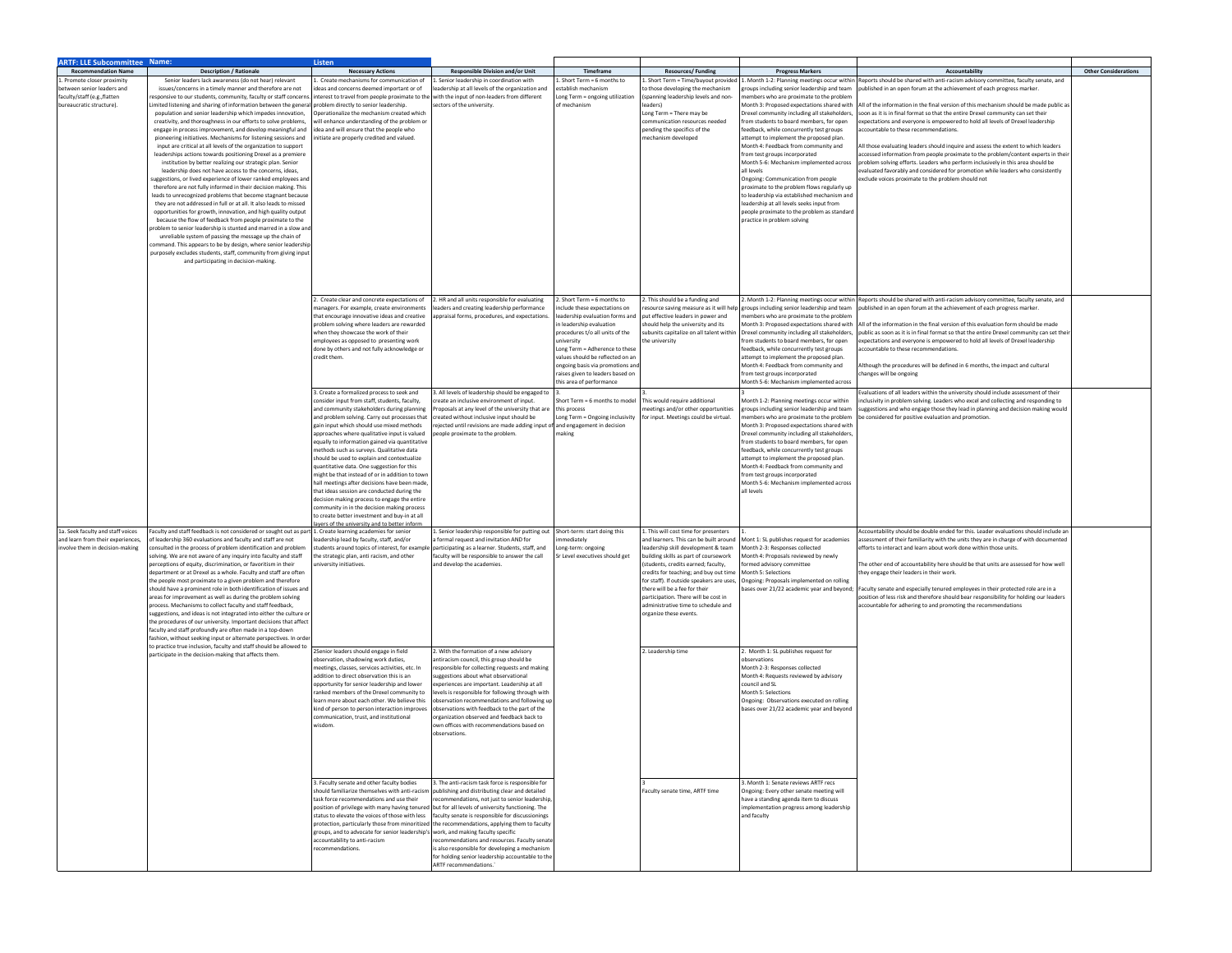| 1b. Seek student voices and learn<br>from their experiences, involve<br>them in decision-making                                                                                                                                                     | Students are not asked to share their experiences or struggles<br>during or after their education at Drexel. While they fill out<br>course and program evaluations, these typically don't inquire<br>about inclusivity, social aspects of the student experience.<br>dverse events during their program of study, etc. We are not<br>aware of any inquiry into student's perceptions of equity,<br>discrimination, or favoritism in their programs or at Drexel as a<br>whole. Additionally, important decisions that affect them<br>profoundly are often made in a top-down fashion, without<br>eeking input or alternate perspectives. In order to practice true<br>nclusion, students should be allowed to participate in the<br>lecision-making that affects them.                                                                                                                                | 1. A member of senior leadership should<br>attend a class in each program annually and<br>emain after class for dialog with those<br>nterested. They should intentionally attend<br>lasses where difficult topics are being<br>liscussed after permission/discussion with the<br>professor and students to ensure discussion is<br>not inhibited.<br>2. Establish DEI standards and a method of<br>evaluation relative to those standards for<br>tudent placement sites and create a<br>ormalized mechanism for students to repor<br>and provide feedback on concerning practice<br>during their placements. There should also be<br>formalized mechanism for responding to<br>tudent feedback and formalized mechanism<br>or communicating our expectations and<br>standards to sites working with our students. | . Not sure what antiracist structure we will<br>ave in place permanently, but those structures up during the 20/21 academic<br>hould be responsible for collecting requests<br>ind making suggestions about what classes<br>hould be attended by senior leadership. Senior<br>leadership is responsible for following through<br>with recommendations and following up<br>observations with feedback to the department<br>observed and feedback back to own offices wit<br>ecommendations hased on observations<br>. Antiracism council, HR, and all units<br>esponsible for contracts, clinical education, co<br>op, and other off non-drexel student<br>experiences. | This should be organized and set<br>year so that it can be<br>implemented for academic year<br>21/22                                                               | Leadership time and dedication to<br>changing their mindset<br>stakeholders and the extent to which<br>those stakeholders will be<br>ompensated financially or via time<br>buvout will need careful consideration<br>and should be applied equitably.                                                                                  | 1. Month 1: SL publishes request for<br>observations<br>Month 2-3: Responses collected<br>Month 4: Requests reviewed by newly<br>ormedantiracism advisory council and SL<br>Month 5: Selections<br>Ongoing: Observations executed on rolling<br>bases over 21/22 academic year and beyond.<br>2. This will require time from multiple 2. Month 1: Create a working group tasked<br>vith this project that includes representatio<br>rom antiracism council. HR. community<br>artners, students clinical coordinators, and<br>others<br>Month 2-3: Draft standards<br>Month 4: Work group initial recs<br>Month 5-6: Collect and incorporate feedback<br>Month 9: Finalized standards sent to affiliate<br>sites and entire Drexel community | URM students, faculty and staff in charge of placements, and other stakeholders<br>should be surveyed regarding the effectiveness of these items<br>eadership should conduct this survey, publicly publish the results, identify plans to<br>ddress issues, a regular reporting on progress with those plans                                                                                                                                                                                                                                                                                                                                                                                                                                                              |  |
|-----------------------------------------------------------------------------------------------------------------------------------------------------------------------------------------------------------------------------------------------------|-------------------------------------------------------------------------------------------------------------------------------------------------------------------------------------------------------------------------------------------------------------------------------------------------------------------------------------------------------------------------------------------------------------------------------------------------------------------------------------------------------------------------------------------------------------------------------------------------------------------------------------------------------------------------------------------------------------------------------------------------------------------------------------------------------------------------------------------------------------------------------------------------------|-------------------------------------------------------------------------------------------------------------------------------------------------------------------------------------------------------------------------------------------------------------------------------------------------------------------------------------------------------------------------------------------------------------------------------------------------------------------------------------------------------------------------------------------------------------------------------------------------------------------------------------------------------------------------------------------------------------------------------------------------------------------------------------------------------------------|------------------------------------------------------------------------------------------------------------------------------------------------------------------------------------------------------------------------------------------------------------------------------------------------------------------------------------------------------------------------------------------------------------------------------------------------------------------------------------------------------------------------------------------------------------------------------------------------------------------------------------------------------------------------|--------------------------------------------------------------------------------------------------------------------------------------------------------------------|----------------------------------------------------------------------------------------------------------------------------------------------------------------------------------------------------------------------------------------------------------------------------------------------------------------------------------------|---------------------------------------------------------------------------------------------------------------------------------------------------------------------------------------------------------------------------------------------------------------------------------------------------------------------------------------------------------------------------------------------------------------------------------------------------------------------------------------------------------------------------------------------------------------------------------------------------------------------------------------------------------------------------------------------------------------------------------------------|---------------------------------------------------------------------------------------------------------------------------------------------------------------------------------------------------------------------------------------------------------------------------------------------------------------------------------------------------------------------------------------------------------------------------------------------------------------------------------------------------------------------------------------------------------------------------------------------------------------------------------------------------------------------------------------------------------------------------------------------------------------------------|--|
|                                                                                                                                                                                                                                                     |                                                                                                                                                                                                                                                                                                                                                                                                                                                                                                                                                                                                                                                                                                                                                                                                                                                                                                       | 3. Listen to best practice approaches for<br>student success. For example, develop bridge<br>programs aimed at preparing students who<br>dentify as outside the majority culture of their<br>areas of study to thrive within their chosen<br>field. There should be particular emphasis<br>placed on Black students as this group has<br>istorically been most marginalized.                                                                                                                                                                                                                                                                                                                                                                                                                                      | . Eventual anti-racism structure within the<br>niversity. Underrepresented minority groups<br>o the university structure including student.<br>staff, and faculty groups.                                                                                                                                                                                                                                                                                                                                                                                                                                                                                              |                                                                                                                                                                    | Funding for outside consultants may<br>be helpful in this area.                                                                                                                                                                                                                                                                        | Aonth 1: Create a working group tasked with<br>this project that includes ARTF, students<br>faculty, clinical coordinators, and others<br>Month 2-3: Develop best practice guidelines<br>draft<br>Month 4: Work group initial recs<br>Month 5-6: Collect and incorporate feedback<br>Month 7: Finalized recommendations sent to<br>entire Drexel community<br>Month 9: First offering implemented                                                                                                                                                                                                                                                                                                                                           |                                                                                                                                                                                                                                                                                                                                                                                                                                                                                                                                                                                                                                                                                                                                                                           |  |
| 2. Effectively operationalize<br>Drexel's stated values (Quality,<br>Integrity, Diversity, Access,<br>Stewardship, and<br>Innovation/Entrepreneurship) and<br>listen to and acknowledge<br>contributions of lower ranked<br>personnel and students. | Orexel espouses a set of values that are expressed in our missio<br>rision, and strategic plan, but when lower ranked employees<br>contribute to and embody those values they are often not met<br>with reward, acknowledgement, or resources unless they<br>generate funding or outside recognition suggesting that those<br>dpoints are more valued than realizing in earnest our strategic<br>plan. This leads to a feeling of mistrust because stated values do Lideas for improvement.<br>not guide resource allocation. A lack of faith and trust in senior<br>eadership greatly deteriorates the work environment,<br>productivity, innovation, and overall quality of work. Specific to<br>DEI and antiracism efforts, faculty and staff who engage in<br>activities aimed at improving diversity, equity, and inclusion in<br>the Drexel community are generally not given protected time to | 1. Short term- create a survey of students,<br>staff, and faculty about the climate, culture,<br>equity, and inclusivity of the Drexel<br>experience. Long term- follow up with focus<br>groups to provide a more in depth<br>understanding of survey results to to collect                                                                                                                                                                                                                                                                                                                                                                                                                                                                                                                                       | . Senior leadership, HR, and anti-racism<br>dvisory council                                                                                                                                                                                                                                                                                                                                                                                                                                                                                                                                                                                                            | Short Term = 20-21 academic<br>vear to assess climate and<br>identify areas for improvement<br>and mechanisms to achieve<br>improvement<br>to implement mechanisms | Buyout for those designing,<br>onducting, and interpreting data<br>arge buy-out for those involved in<br>focus group qualitative data collectio<br>and reporting. Bonus here is that all<br>Long Term = 21-22 academic year this data should be publishable :)                                                                         | "Short Term = Winter quarter 2021 for<br>limate survey<br>Medium Term = Spring quarter 2021 for<br>survey analysis and distribution of granular<br>iformation to all units within the university<br>Long Term = Sumer 2021 and t/o 21/22<br>academic vear for qualitative follow up.<br>deally baseline qualitative questions and<br>procedures are distributed to all units withir<br>the university to which units can add unit                                                                                                                                                                                                                                                                                                           | Drexel offers civic engagement time to employees with little support on finding<br>opportunities to use this time (is this true? how does one get this time? how is it<br>(racked and awarded?)<br>livic engagement office should be responsible for finding opportunities or making il<br>asier for staff to use this time for their own civic interests.<br>Civic engagement office should also provide opportunities for students and should<br>pair students, faculty, and staff with similar interests for interdisciplinary<br>coeriences.<br>valuations of students, faculty, staff, and leaders should assess civic engagement<br>pecific questions. Someone outside each unit stewardship, vidersity, and access and should award those with extensive work in 2 |  |
|                                                                                                                                                                                                                                                     | do so. Their efforts are above and beyond their usual duties and 2. Reframe processes by listening to more<br>are often not weighted equitably during work load allocation<br>and performance evaluation.                                                                                                                                                                                                                                                                                                                                                                                                                                                                                                                                                                                                                                                                                             | equitable practices with regards to<br>dmissions, hiring, promotion, and all forms o<br>ecognition and award such that the value of<br>'soft skills" and "doing good in the world" are<br>veighted more equitably compared to hard<br>metrics (grades, revenue, publications). An<br>example might be that students with excellen<br>academic performance can do poorly in field<br>xperiences while students struggling with<br>academics can excel. Academic performance<br>should be a good predictor of success in<br>ieldwork and dissonance should cause us to<br>eevaluate how we assess academic<br>erformance and how we rate hard metrics<br>ompared to "soft skills" and values like<br>stewardship that often lead to excellence in<br>the field.                                                     | . Academic depts, faculty, and all leadership                                                                                                                                                                                                                                                                                                                                                                                                                                                                                                                                                                                                                          |                                                                                                                                                                    | This will require an institutional shift<br>n behavior, especially behaviors that<br>are valued and rewarded. A major<br>review of what projects and initiatives<br>are funded with money and buyout<br>versus those that are not. There needs<br>to be more equitably buy out related<br>to practices and Drexel's 5 stated<br>values | 2. Examples of "soft skills" and " doing good<br>in the world "successes published in<br>ewsletter highlighting students, faculty,<br>taff, and leaders<br>Admissions, hiring, and promotion<br>evaluations reflect valuation and assessment<br>of soft skills and stewardship                                                                                                                                                                                                                                                                                                                                                                                                                                                              | areas or broad work across areas and should give less award to those who only excel<br>one area.                                                                                                                                                                                                                                                                                                                                                                                                                                                                                                                                                                                                                                                                          |  |
|                                                                                                                                                                                                                                                     |                                                                                                                                                                                                                                                                                                                                                                                                                                                                                                                                                                                                                                                                                                                                                                                                                                                                                                       | 3. Listen to how decisions should be made<br>regarding award buyout and other forms of<br>protected time for faculty and staff engaging<br>n activities, initiatives, and practices that<br>neet diversity, access, and stewardship values<br>quitably compared to other values. Bonus<br>salary for work done above a beyond usual job<br>duties should be distributed equitably and<br>should be shared among those working on the<br>project, not just given to the leader of the                                                                                                                                                                                                                                                                                                                              | . HR, leaders at all levels starting with senior<br>eadership to set examples and expectations.                                                                                                                                                                                                                                                                                                                                                                                                                                                                                                                                                                        |                                                                                                                                                                    | This will require an institutional shift<br>in behavior, especially behaviors that<br>are valued and rewarded. A major<br>review of what projects and initiatives<br>are funded with money and buyout<br>versus those that are not and there<br>needs to be a redistribution of money<br>Drexel's 5 stated values                      | Examples of diversity, access, and<br>stewardship success published in newsletter<br>ighlighting students, faculty, staff, and<br>eaders<br>dmissions, hiring, and promotion<br>evaluations reflect valuation and assessment<br>and out-buy more equitably between of diversity, access, and stewardship                                                                                                                                                                                                                                                                                                                                                                                                                                    |                                                                                                                                                                                                                                                                                                                                                                                                                                                                                                                                                                                                                                                                                                                                                                           |  |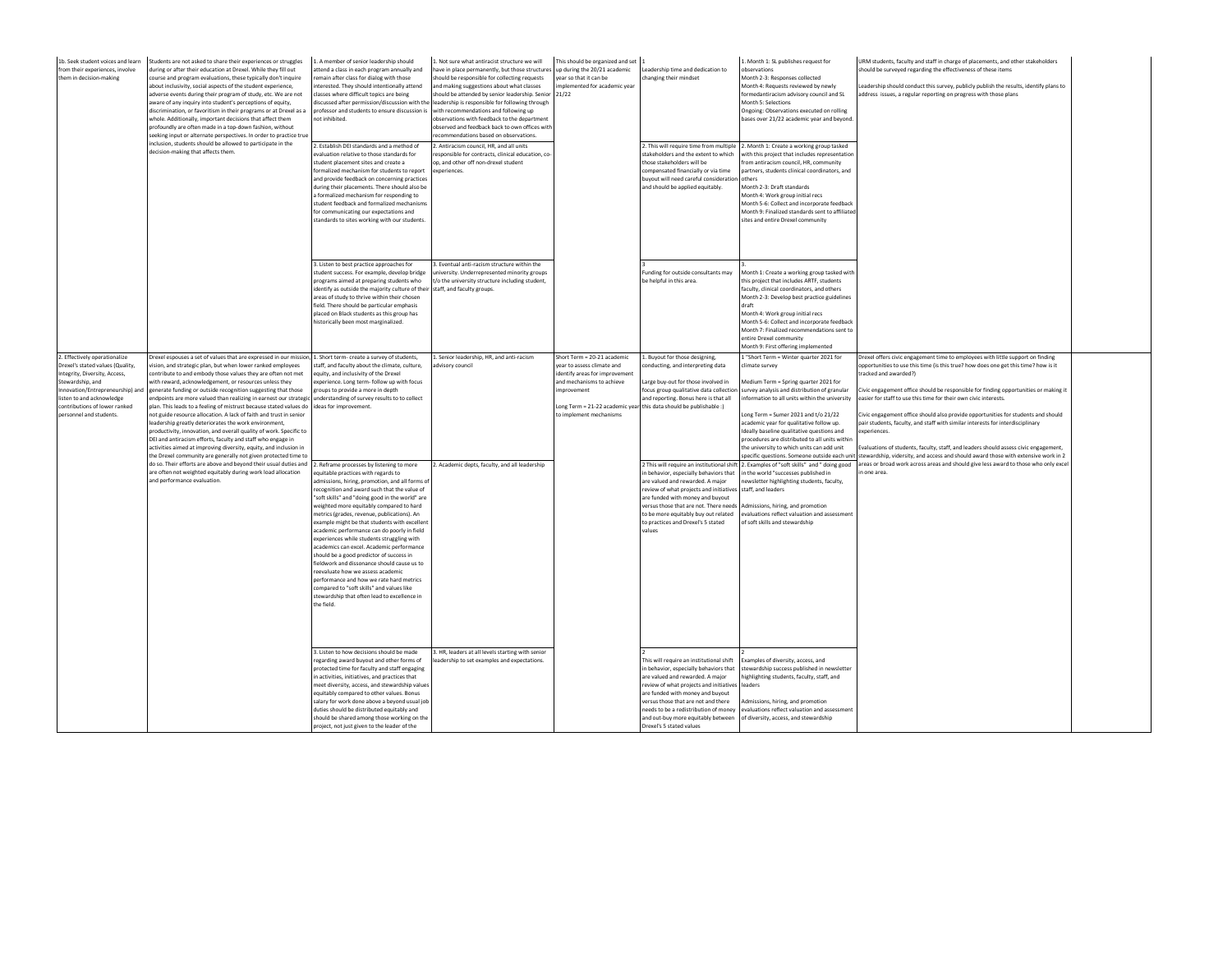| 3. Promote trust in senior<br>leadership since lack of trust stunts<br>communication from people<br>proximate to the problem.                                           | Due to a general lack of trust, concerns and suggestions that<br>vould normally be brought to the attention of leadership are left<br>ncommunicated. This can be due to a fear of retribution or a<br>belief that nothing will be done.                                                                                                                                                                                                                                                                                                                                                                                                                                                                                                   | 1. Create a formal system to collect feedback 1. HR and all units responsible for annual<br>to be included and weighted during annual<br>evaluation of all leadership roles, including<br>senior leadership. Peer feedback should be<br>formally collected and considered in annual<br>valuations for employees at all levels. Peer<br>review would also be helpful. Require annual<br>articipation in 360 evaluation by different<br>stakeholders. Currently leadership is<br>valuated, awarded, and promoted based onl<br>n evaluation from their boss, this process<br>leave out essential information from peers an<br>inderlings (bad word help) and leads to<br>incredibly stunted information. This practice<br>greatly contributed to promotion of the wron<br>eople and vast mistrust in leadership. Keba<br>surely there is some leadership data that can<br>e pointed to here (Not entirely sure hov<br>widespread this is t/o the university, but I can<br>say I have not evaluated any of my leaders in<br>vears). | from lower level employees and direct reports evaluations and creating performance appraisa<br>forms, procedures and expectations.                                                                                                                                                                                                                                                                                                                                        | Short Term = 20-21 academic<br>year, all procedures should be<br>planned<br>ong Term = 21-22 academic ye<br>for implementation                                   | This will cost some time to set up<br>and organize, but should not add<br>dditional cost on an ongoing basis | promoted without input from those they lead. feedback from those they lead<br>All assessments of leaders should include a<br>ummary of feedback from those they lead<br>eaders should be required to self reflect on<br>reas for improvement based on feedback<br>rom those they lead and should be required<br>to develop annual goals related to this<br>ssessment. They should be evaluated<br>nnually on how well they met those goals,<br>uch like faculty is required to reflect and<br>nake goals about their teaching. | 1. No leader is ever given an annual review or No leader is ever promoted and given a raise without receiving and reflecting on<br>Promotion and annual evaluations should contain mandatory feedback from<br>pervisees for all leaders across the institution<br>eer review would also be helpful<br>Outside auditor recommendations along with plans to address those<br>recommendations and progress reports are made available to entire Drexel<br>mmunity and stakeholders. Faculty senate includes these recommendations in<br>heir broader discussion and accountability progress to the ARTF recs (see above) |  |
|-------------------------------------------------------------------------------------------------------------------------------------------------------------------------|-------------------------------------------------------------------------------------------------------------------------------------------------------------------------------------------------------------------------------------------------------------------------------------------------------------------------------------------------------------------------------------------------------------------------------------------------------------------------------------------------------------------------------------------------------------------------------------------------------------------------------------------------------------------------------------------------------------------------------------------|---------------------------------------------------------------------------------------------------------------------------------------------------------------------------------------------------------------------------------------------------------------------------------------------------------------------------------------------------------------------------------------------------------------------------------------------------------------------------------------------------------------------------------------------------------------------------------------------------------------------------------------------------------------------------------------------------------------------------------------------------------------------------------------------------------------------------------------------------------------------------------------------------------------------------------------------------------------------------------------------------------------------------------|---------------------------------------------------------------------------------------------------------------------------------------------------------------------------------------------------------------------------------------------------------------------------------------------------------------------------------------------------------------------------------------------------------------------------------------------------------------------------|------------------------------------------------------------------------------------------------------------------------------------------------------------------|--------------------------------------------------------------------------------------------------------------|--------------------------------------------------------------------------------------------------------------------------------------------------------------------------------------------------------------------------------------------------------------------------------------------------------------------------------------------------------------------------------------------------------------------------------------------------------------------------------------------------------------------------------|-----------------------------------------------------------------------------------------------------------------------------------------------------------------------------------------------------------------------------------------------------------------------------------------------------------------------------------------------------------------------------------------------------------------------------------------------------------------------------------------------------------------------------------------------------------------------------------------------------------------------|--|
|                                                                                                                                                                         |                                                                                                                                                                                                                                                                                                                                                                                                                                                                                                                                                                                                                                                                                                                                           | 2. Hire an outside independent auditor to<br>evaluate the policies, procedures, and culture<br>of the university related to diversity, equity,<br>inclusion, and antiracism<br>3. Develop a formal system of accountability<br>and transparency for senior leadership where                                                                                                                                                                                                                                                                                                                                                                                                                                                                                                                                                                                                                                                                                                                                                     | 2. Anti-racism task force should recommend<br>appropriate auditors and senior leadership<br>should fund and facilitate the audit.<br>. Senior leadership and the board of directors<br>should publicly publish proposed goals for both                                                                                                                                                                                                                                    |                                                                                                                                                                  | This will be a significant investment<br>This should not require substantive                                 | Outside auditor hired<br>ecommendations are shared with entire<br>Drexel community and stakeholders<br>lans to address recommendations are<br>hared with Drexel community as are<br>Senior leadership and BoD goals are                                                                                                                                                                                                                                                                                                        |                                                                                                                                                                                                                                                                                                                                                                                                                                                                                                                                                                                                                       |  |
|                                                                                                                                                                         |                                                                                                                                                                                                                                                                                                                                                                                                                                                                                                                                                                                                                                                                                                                                           | their annual goals are made public and<br>mployees at lower ranks are invited to<br>provide feedback and assessment regarding<br>he degree and quality with which those goals                                                                                                                                                                                                                                                                                                                                                                                                                                                                                                                                                                                                                                                                                                                                                                                                                                                   | the university as a whole and for each senior<br>leader. Feedback should be sought out and<br>integrated before distributing finalized goals.                                                                                                                                                                                                                                                                                                                             |                                                                                                                                                                  | cost                                                                                                         | published and progress towards those goals<br>are reported annually                                                                                                                                                                                                                                                                                                                                                                                                                                                            |                                                                                                                                                                                                                                                                                                                                                                                                                                                                                                                                                                                                                       |  |
| 4. Create ways to facilitate true<br>empathy when Black and brown<br>racialized colleagues share their<br>experiences.                                                  | At Drexel, many people think they understand racism but really<br>lo not. Many "listen" to their Black & brown colleagues, their<br>experiences, their everyday problems, but do not actually hear<br>hem. Without hearing the voices of Black & brown colleagues<br>and truly listening to what is happening, and without practicing<br>mpathy, how can we ever aspire to a model of shared power,<br>nd true inclusion and equity?                                                                                                                                                                                                                                                                                                      | . Integrate reading real-life student accounts<br>of being Black at Drexel (eg, @blackatdrexel<br>nstagram account) into our regular everyday<br>neetings, such as staff meetings, leadership<br>neetings, board meetings - to prioritize<br>raluing and listening to Black students, who<br>hould be our number one priority.                                                                                                                                                                                                                                                                                                                                                                                                                                                                                                                                                                                                                                                                                                  | . Each teaching department within the<br>university should promote anonymous optiona<br>feedback mechanisms that ask specifically about<br>culture, experience, bias, etc. It would be helpfu<br>for those who operate the black at drexel<br>instagram to offer an end of quarter report that<br>onsolidated the into posted. Also, this group<br>should be offered tech and administrative<br>support to generate these reports. This should<br>come from student life. | Short Term: Mechanisms and<br>pilots should be competed<br>academic year 20-21<br>ong Term: Implementation<br>academic year 21-22                                | L. This should not require substantive                                                                       | 1 Surveys, but they could be used to help<br>track the change of students, faculty and staff<br>xperiences at Drexel<br>Departments should be required to report or<br>heir climate annual as part of the<br>epartment chair's evaluation, these report<br>should include evidence of climate<br>assessment, plans for improvement to<br>address concerns, and progress along those                                                                                                                                            | Improvement in culture and experience should be reflected in climate assessments<br>moving forward and good climate/experience rating (or at least improving ratings)<br>should be included as part of leader assessments at all levels                                                                                                                                                                                                                                                                                                                                                                               |  |
|                                                                                                                                                                         |                                                                                                                                                                                                                                                                                                                                                                                                                                                                                                                                                                                                                                                                                                                                           | 2. Important to start the trainings and<br>discussions with titled leaders who set the                                                                                                                                                                                                                                                                                                                                                                                                                                                                                                                                                                                                                                                                                                                                                                                                                                                                                                                                          | 2. Titled leaders at all levels of the university<br>should be engaging their departments in DEI                                                                                                                                                                                                                                                                                                                                                                          |                                                                                                                                                                  | ppointed people who should be                                                                                | 2. This will require time of leaders and 2. People in charge of DEI efforts are those<br>with a history of engaging in the work and                                                                                                                                                                                                                                                                                                                                                                                            |                                                                                                                                                                                                                                                                                                                                                                                                                                                                                                                                                                                                                       |  |
|                                                                                                                                                                         |                                                                                                                                                                                                                                                                                                                                                                                                                                                                                                                                                                                                                                                                                                                                           | one (board, exec council) - they set the tone<br>and the priorities of the organization,<br>departments, other units, Leaders must not                                                                                                                                                                                                                                                                                                                                                                                                                                                                                                                                                                                                                                                                                                                                                                                                                                                                                          | elated discussion and planning. Leaders should<br>recognize and appoint people who are<br>passionate and experienced in the work.                                                                                                                                                                                                                                                                                                                                         |                                                                                                                                                                  | ccommodate with buy-out/adequat                                                                              | who have positive recommendations from<br>URM students, faculty, and staff as<br>appropriate                                                                                                                                                                                                                                                                                                                                                                                                                                   |                                                                                                                                                                                                                                                                                                                                                                                                                                                                                                                                                                                                                       |  |
|                                                                                                                                                                         |                                                                                                                                                                                                                                                                                                                                                                                                                                                                                                                                                                                                                                                                                                                                           | only promote that DEI work is critical, but<br>should be having the critical conversations<br>emselver                                                                                                                                                                                                                                                                                                                                                                                                                                                                                                                                                                                                                                                                                                                                                                                                                                                                                                                          |                                                                                                                                                                                                                                                                                                                                                                                                                                                                           |                                                                                                                                                                  |                                                                                                              | People in charge of DEI efforts are given<br>uyout and sufficient time and power to                                                                                                                                                                                                                                                                                                                                                                                                                                            |                                                                                                                                                                                                                                                                                                                                                                                                                                                                                                                                                                                                                       |  |
|                                                                                                                                                                         |                                                                                                                                                                                                                                                                                                                                                                                                                                                                                                                                                                                                                                                                                                                                           | 3. Starting all meetings at Drexel with 15 min<br>of discussion around topics around racism/ant<br>racism - Drexel could do a "word of the week"<br>vhere at the start of each meeting, people<br>discuss one word around anti-racism, like<br>'microaggressions" or "tone policing."                                                                                                                                                                                                                                                                                                                                                                                                                                                                                                                                                                                                                                                                                                                                           | 3. Anti-racism advisory council should create<br>recommendations and structured activities<br>different units in the university can implement                                                                                                                                                                                                                                                                                                                             |                                                                                                                                                                  | 3. Cost of time                                                                                              | 3. Recomendations are distributed to all unit<br>within Drexel<br>tecomendations are implemented within<br>each unit                                                                                                                                                                                                                                                                                                                                                                                                           |                                                                                                                                                                                                                                                                                                                                                                                                                                                                                                                                                                                                                       |  |
| 5. Enhance empathetic listening<br>skills - we need to focus on<br>essential or "soft skills" as much a<br>technical skills in order to<br>effectively perform our jobs | impathetic listening can not be instilled when they are not<br>odeled on a consistent basis. Empathetic listening when<br>dvancing anti racism means getting inside another person's<br>rame of reference, seeing the world the way they see the world<br>nd trying to understand how they feel. What can we do about<br>his? Enhancing an organization's senior leadership with<br>mpathetic listening and emotional intelligence can create a<br>trickle down effect through the layers of hierarchy. If middle<br>anagement is struggling to do their job without receiving<br>eded support and empathetic listening from their leaders,<br>ow can they generate support and empathetic listening for the<br>eople who report to them? | 1. Empathetic listening trainings, toolkits and<br>workshops on empathy and EQ especially in<br>the context of anti-racism - plenty of great<br>esources exist such as<br>ttps://projects.iq.harvard.edu/files/antiracis<br>nresources/files/whiteallytoolkitworkbook-<br>dvancededition.pdf ; can we make some<br>existing trainings required along with annual<br>COI/phishing/Title IX?                                                                                                                                                                                                                                                                                                                                                                                                                                                                                                                                                                                                                                      | . Anti-racism advisory council with input from<br>other stakeholders will curate resources and<br>requirements. Senior leadership will fund and<br>all leaders will enact requirements.                                                                                                                                                                                                                                                                                   | Short Term: immediately<br>trainings could be offered as<br>voluntary and online<br>ong Term: Mandatory part of<br>compliance/eval process<br>cademic vear 21-22 | . There may be cost depending on<br>esources ultimately selected                                             | 1. Trainings, toolkits, and workshops are<br>made available to all Drexel community<br>nembers on voluntary basis academic year<br>$20 - 21$<br>Frainings, toolkits, and/or workshops are<br>equired as part of compliance process<br>cademic year 21-22                                                                                                                                                                                                                                                                       | Antiracism advisory committee and compliance officers will be accountable for<br>insuring manditory requirements<br>Antiracism advisory committee, with input from stake holders at all levels of the<br>iversity, to identify and make available resources<br>All leaders within the unviserity will reflect in their annual reviews, business plans,<br>budgets, and unit level goals specific plans and metric to achieve these goals withir<br>their units.                                                                                                                                                       |  |
|                                                                                                                                                                         |                                                                                                                                                                                                                                                                                                                                                                                                                                                                                                                                                                                                                                                                                                                                           | 2. Empathy - to set a baseline, we need a<br>university-wide assessment like the IDI<br>https://idiinventory.com/#:~:text=The%20Inte<br>rcultural%20Development%20Inventory%C2%<br>AE,and%20inclusion%20goals%20and%20out<br>omes                                                                                                                                                                                                                                                                                                                                                                                                                                                                                                                                                                                                                                                                                                                                                                                               | 2. Anti-racism advisory council with input fron<br>other stakeholders will curate resources and<br>requirements. Senior leadership will fund and<br>all leaders will enact requirements.                                                                                                                                                                                                                                                                                  |                                                                                                                                                                  | 1DI pricing<br>https://idiinventory.com/products/                                                            | Empathy assessment completed<br>lesults compiled and assessed<br>Action plan with progress reports                                                                                                                                                                                                                                                                                                                                                                                                                             |                                                                                                                                                                                                                                                                                                                                                                                                                                                                                                                                                                                                                       |  |